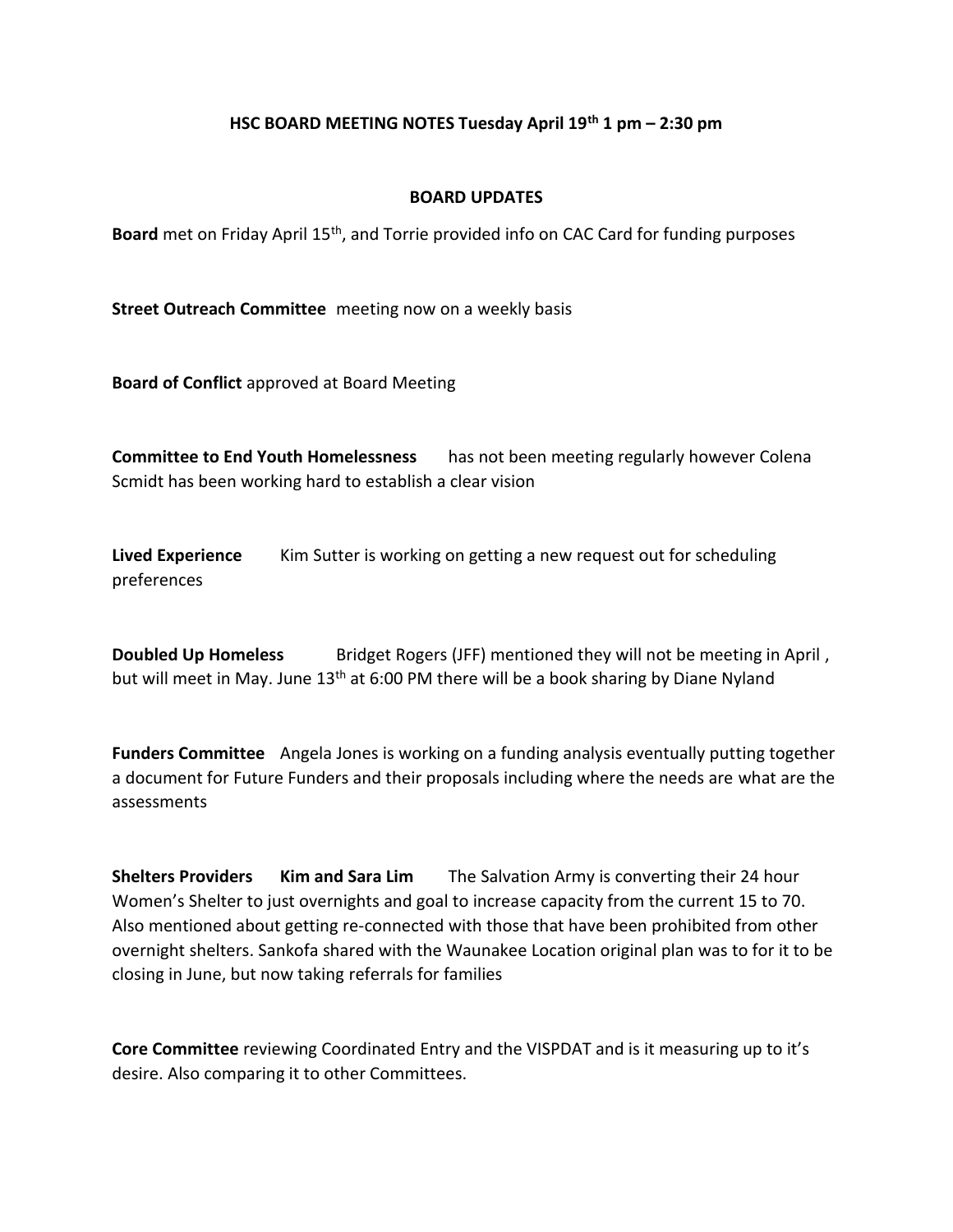**Education & Advocacy Committee** met last week and Marjorie Lewis (Crisis and Stabilization) mentioned that it was well attended. Agenda included A) changing it to the Second Wednesday of the month at 11:00 AM B) Incarceration and Homelessness, C) working with the County on the people coming in and out of jail. Also talked about working with the County's Health and Community reform. Educating folks in this membership, as well as give feedback to the County focusing on Decreasing Jail Incarcerations while Increasing Housing.

**Community Plan Committee** Torrie updated a new meeting time which will be the first Friday of the month so May  $6<sup>th</sup>$  will be the first new meeting date.

**City County Homeless Issues Committee** Ulysses talked about sleeping in cars, as well as developing a new bill of rights. Sara Lim mentioned a "listening Session" May 9<sup>th</sup> at 5:30 PM asking people to attend and share their thoughts.

**Youth Action Board** Been very busy! Colena YHDP Coordinator Mentioning that she has been working on technology, updating system, and working on Youth Outreach Group, also mentioning that other communities have expressed interest in these types of things as well as H.U.D. too.

**Dean Loumos (Tellurian/ Rethke)** mentioned the Sate-wide Conference will be held Tuesday and Wednesday May  $10^{th}$  and  $11^{th}$ 

**Doubled Up Work Group** Focusing on Hunger and Homeless Awareness Month (Jani Koester)

#### **APRIL'S SPEAKER**

# **NATALIA HILDNER FROM DISABILITY RIGHTS OF WISCONSIN**

Natalia Hildner Mikenna has been working there for seven years

Prior to that, she worked with Victim Advocacy Work, as well as Anti- Human Trafficking Causes as well as the Dane County Rape Crisis Center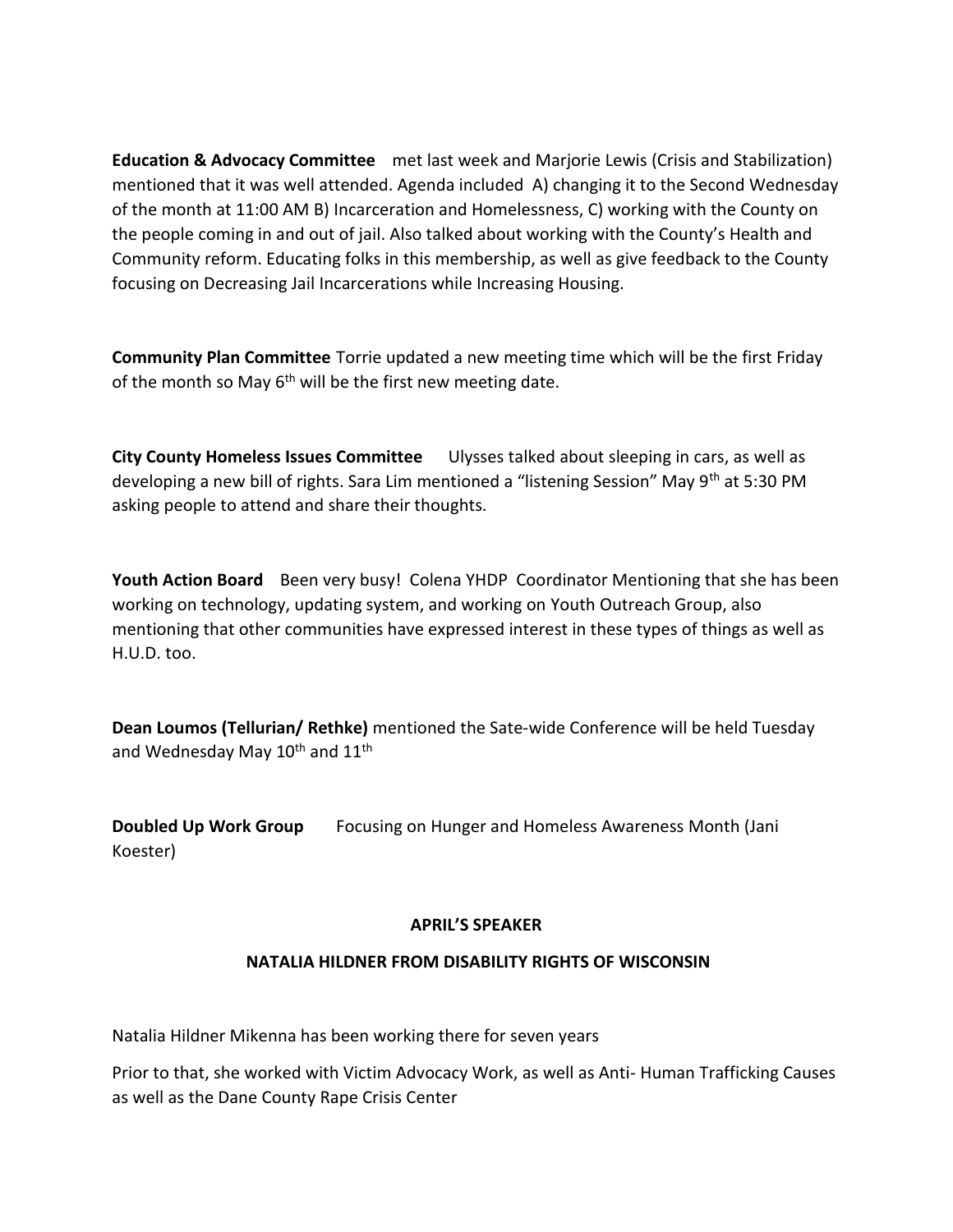Overall, she mentioned that it is a diverse agency with a lot of working parts including Diversity, Homelessness, Gathering Funding, and Advocacy all in an effort to prevent injustices to folks that lack a voice.

It is a non-profit agency appointed by the Governor to ensure the rights of all the State's Citzens through individual advocacy and system change as part of a national system of Federal Mandates

VOCA Program has been around for 5 years and the bottom line is it's clients feel " My Body Doesn't Suppress Me, Society Does!

There are 3 offices in Wisconsin, one in Madison, one in Milwaukee, and one in Rice Lake and it can assist individuals with disabilities of any age.

**So, what is a Disabiity?** It is an umbrella term covering impairment, activity, limitation, or participant's restriction in doing any and all activity that is fulfilling to the individual. The disability can be an impairment, neurological, the result of an accident etc., in short many different things can cause a person to be considered disabled as well as to the degree of that disability.

**Types of Disabilities can be hidden or visible. It can involve mental health, and/or neurological, Intellectual, anywhere from Down Syndrome, sensory Impairments, Psychiatric such as Schizophrenia. They can accelerate over time, or a result of a chronic injury, even age related such as dementia and alzheimers.**

**Disability at the Intersection of Race, Gender, it can involve LGBTQ identities. Simply said,one cannot look at the history of U.S .Slavery, colonization, and Capitalism without seeing how "White Supremacy" contributed to some of these issues. T.S. Banks (Disability Poet)**

**Guiding Values** Be open to different ways of communicating. Talking to a person with a disability is for the most part, like talking to any other person. Without judgement because the speaker might not be easily understood, and the person with the disability might not easily understood what is being said to them. Be patient, and understanding, and never judge the person, their reactions whether they be facial or other body movements.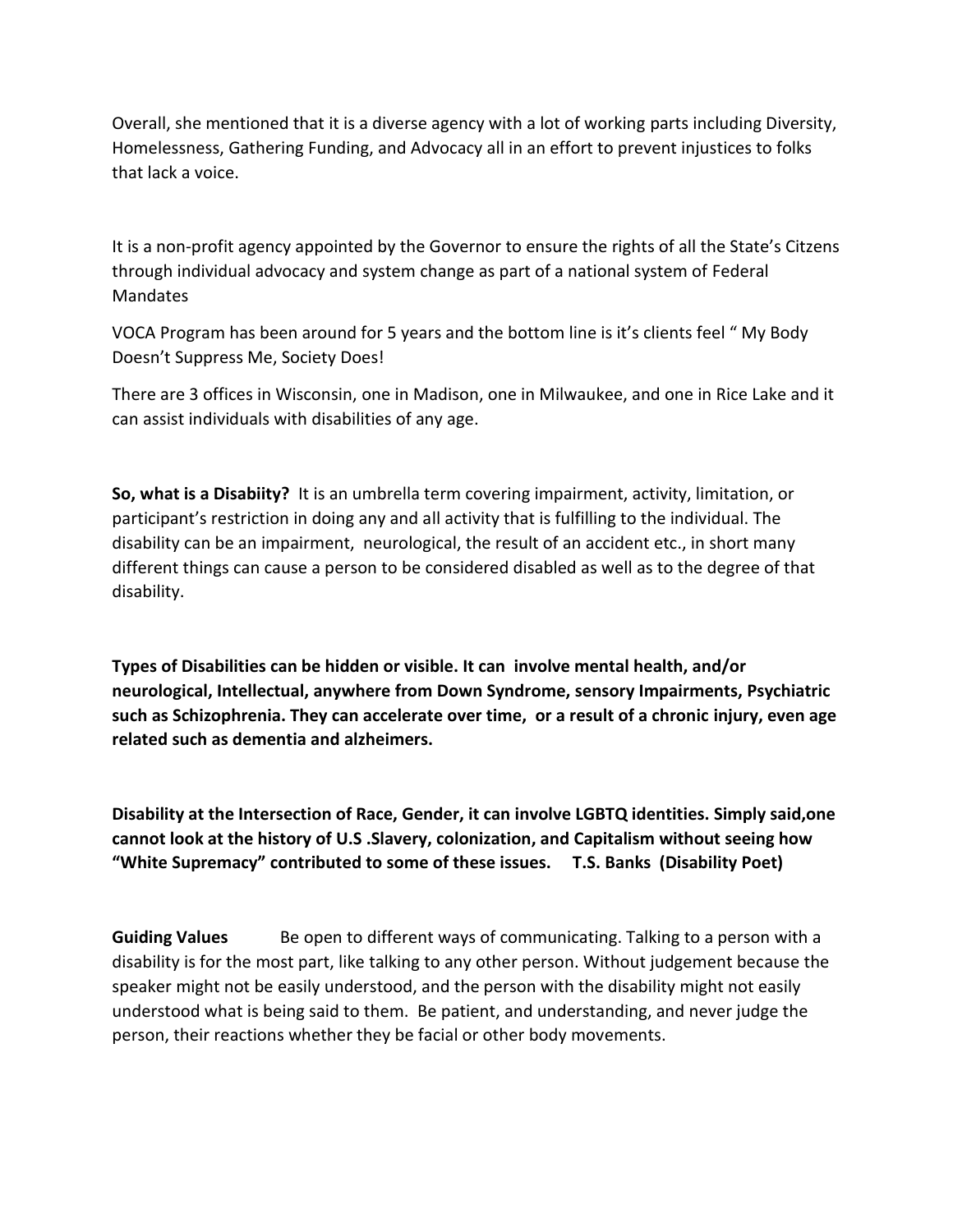**History of Disability Rights Movements and causes** There was a "mental institution" in the New York area called Willowbrook. Originally it was designed to facilitate a capacity of 4000 people, yet in an undercover interview done by Geraldo Rivera and was found to have well over 6000 people in it. Not just that but the treatment these people were given were less than humane, barely acceptable for farm animals. People weren't being washed properly, fed properly, the facility was incredibly under-staffed. These people who had done absolutely nothing wrong were being situationally tortured with the lack of care, and the rampant disease, and left alone for hours. Many of them had literally been abandoned there by their family members. This was a monumental case and led to many reforms, although there still is a long way to go.

**Donna J. Stone** an advocate was instrumental in getting the Individuals With Disabilities Act that was passed in 1973. Later, the Education For Handicapped Children Act passed in 1990.

**Facts Are Painful…….The three largest Mental Health Centers in the United States are Jails!**

**Cook County Jail in Chicago, Los Angeles County Jail, and Rikers Island in New York. This is not acceptable!**

National non-profits that walk with people with barriers is what is needed to provide treatment for people with mental illnesses, rather than simply locking them up in penal institutions is simply not getting the job done….at all!

# **Homelessness and Disabilities Facts**

**43% of chronically homeless people suffer from physical disabilities**

**1/3 of all people who are homeless have mental health disorders**

**Having the (usual)added expense of having disability adds to the chances of eventually leading a person to become homelessness**

**Homeless folks are much more susceptible to getting a physical or a mental disability**

**Programs like the above mentioned "Willowbrook" are still in business and are still considered psychiatric institutions, and adults as well as children with physical disabilities still suffer a life in similar institutions.**

**Sexual Violence is Seven Times more likely to happen to someone with physical and/or disabilities.**